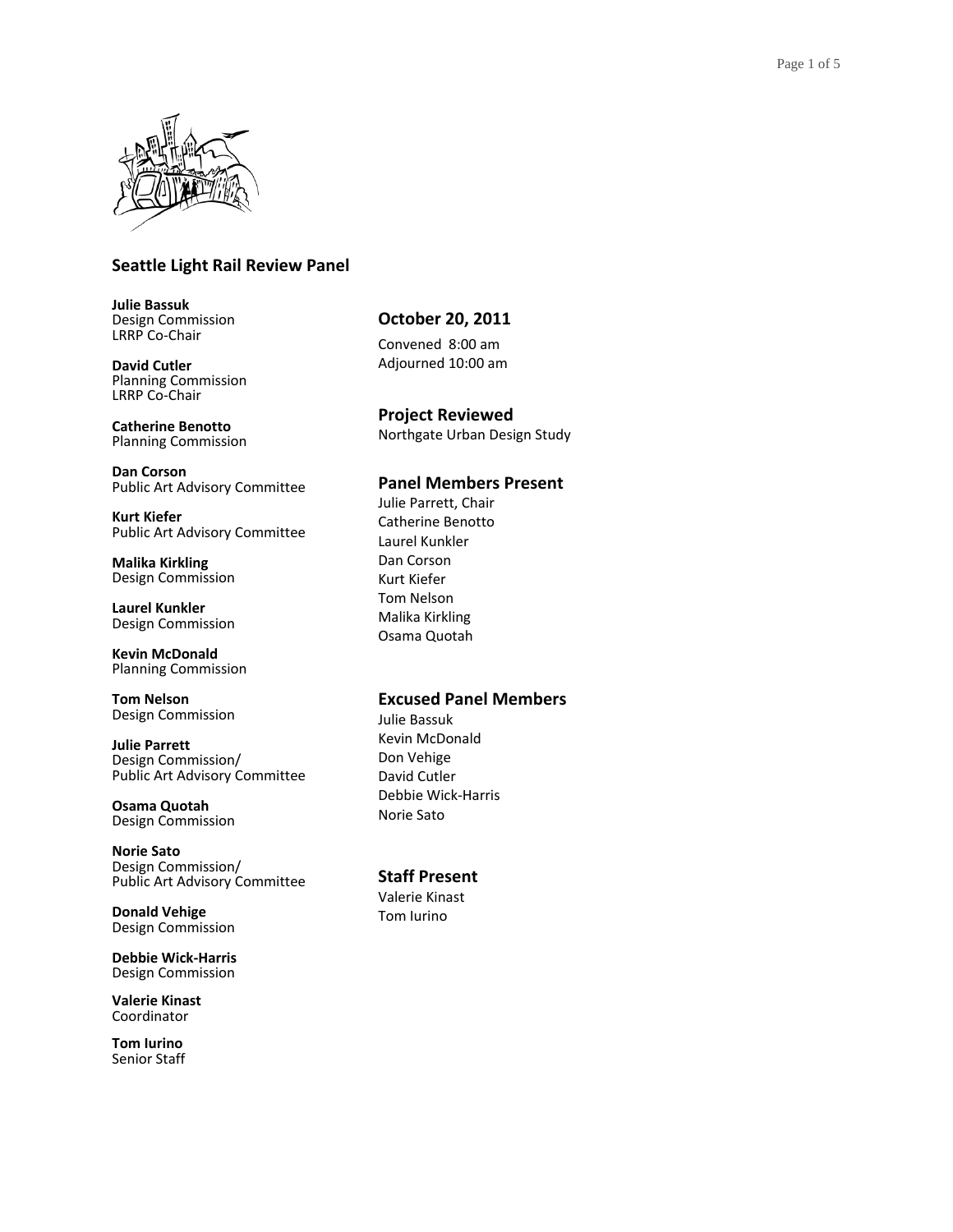| October 20, 2011 | Project:                                              | <b>Northgate Urban Design Study</b>                                              |
|------------------|-------------------------------------------------------|----------------------------------------------------------------------------------|
|                  | Phase:<br><b>Last Reviewed:</b><br><b>Presenters:</b> | <b>Briefing</b><br>N/A<br>Gordon Clowers, DPD<br>Jared Jonson, King County Metro |
|                  | Attendees:                                            | Bob Nichols, Sound Transit<br>Keitel Freeman, Seattle City Council staff         |

# **Disclosures**

**Time: 8:30am – 10:00am**

Panel member Quotah works for a firm, LMN, which is designing the Brooklyn and UW light rail stations and bidding to design stations outside Seattle.

Panel member Parrett works for the University of Washington, which is affected by Sound Transit's work.

### **Presentation**

The presentation team from DPD and King County provided an overview of past and current planning and urban design work in Northgate. The team summarized the past planning work at Northgate and the most significant developments built in the last decade, such as the library, community center and Thornton Place, which has started to create an identity for the area. The City's current urban design study with other agencies is exploring the implications of the development of the light rail station in terms of the possible type, location and timing of future development; the possible types, amounts, and location of future open spaces; possible bicycle and pedestrian improvement needs, a possible bicycle/pedestrian connection to the light rail station across Interstate 5 from the community college; the design and arrangement for bus-rail transfers; future parking needs; and whether changes to the zoning code would make sense. The team presented a schematic sketch of one alternative representing its exploratory studies, showing a hypothetical development scenario portraying possible locations and manners of infill development

### **SUMMARY**

**The Light Rail Review Panel thanked DPD and King County for its presentation about Northgate urban design and planning work. The panel offered the following comments:**

- **Pursue further work on plans for a bridge across I-5 and connecting the west side of the highway with the Northgate Light Rail Station. Design the bridge as a signature visual element. Be thoughtful and creative about its design, not just practical. It will create an identity and gateway for North Seattle.**
- **Study environmental factors, such as building orientation and stormwater, and use them as a basis for developing the larger plan.**
- **Ensure that retail is developed at the base of developments. Retail should include a grocery store and other commercial amenities for those making transfers and going to and from home.**
- **Follow lessons learned from the residential portion of Thornton Place; its public spaces, scale and accessibility make it open and inviting.**
- **Strengthen the three clusters individually and promote their development as quality neighborhood districts of the Northgate urban center. While it will be difficult to connect the**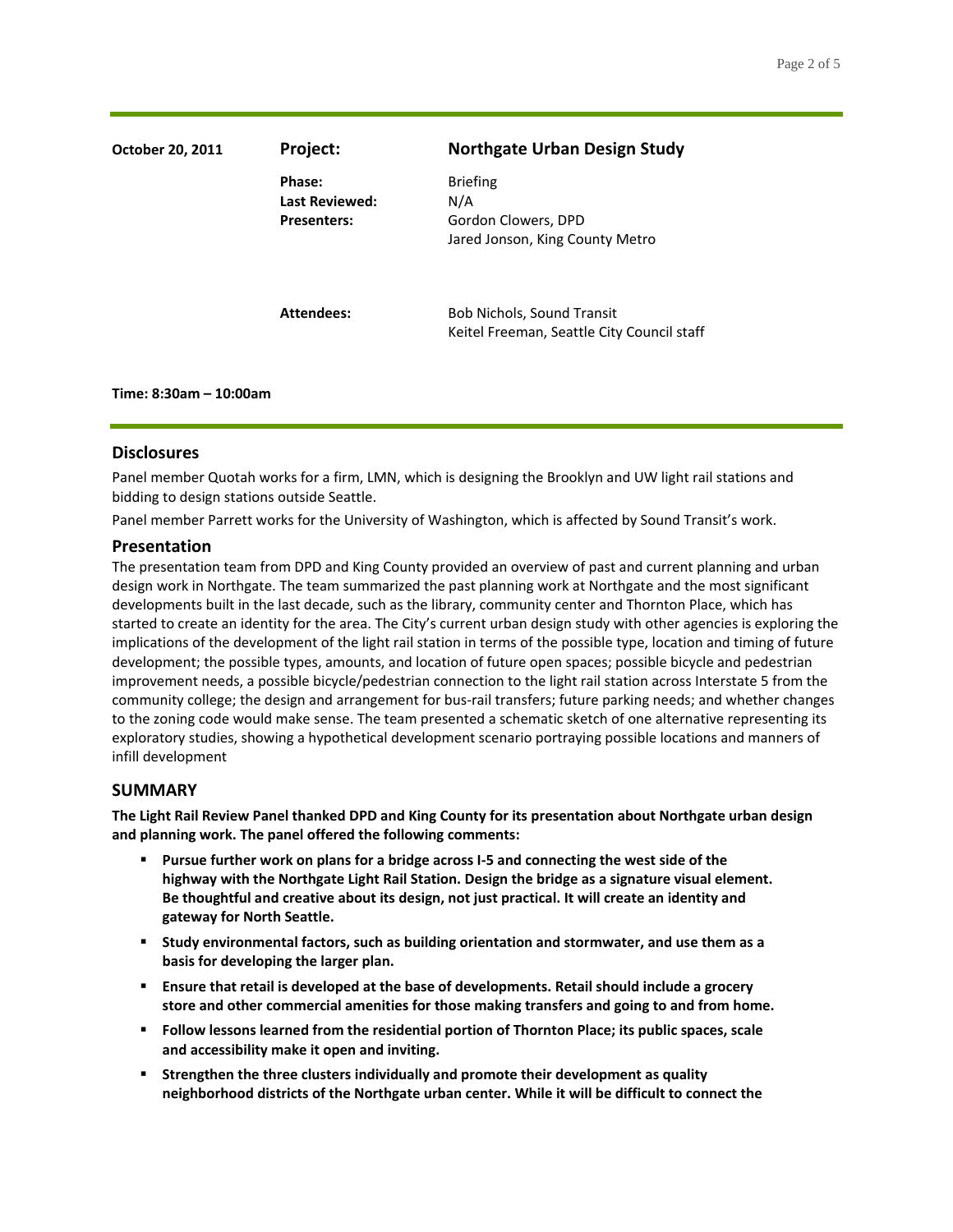**clusters in the short term because of the mall, explore future connections and consider engaging the Mall owners directly.**

- **In the transit station area (cluster B), design the transit center block's public open spaces so they work well for both transit users and other users attracted by future development.**
- **Develop a public realm plan, and show how the open space, sidewalk, bicycle and natural environmental elements connect.**

#### **Panel Members' Questions and Comments**

*Why are you projecting the need for parking need to go down? Are you talking about way out in the future? I think the numbers might go up.*

We think the need for parking will go down, as access improvements are made to the station so people can walk, bike or take the bus.

*I encourage the development of a grocery store at the node in the mixed use development near the station.*

*The bridge options presented to the community were narrow in terms of design. The bridge can be a signature element for the community. It would be a major gateway.*

Yes, but we do not have a ton of money. The options represent the high end and low end, studied just for bridge feasibility and alignment. What we've shown and solicited public input for were for bridge alignments that WSDOT has approved only. Bridge structure and design type would be decided during the design phase. To get to that phase would require a multi-agency partnership.

*The look and feel of bridge will be a factor in its use. It should be a signature piece. Consider an artist designed bridge. Hope the design and construction is not simply dictated by money.*

The bridge project would be competitive for grants. King County is not in business of building bridges. But we are interested in pedestrian and bike or non-motorized access to the station, making the case for less parking demand in the future. Again, we'll need a multiagency effort.

*Will the bridge connect to station?*

Yes, we're planning for a possible future connection to the station and Sound Transit has stated they are leaving the connection as a possibility in their station design., but are not committed to building it.

#### *Are you looking to find other agencies to support the bridge?*

Through the HUD Sustainable Communities funding, King County has partnered with North Seattle Community College, Seattle Housing Authority, the City of Seattle, WSDOT and Sound Transit to study the feasibility of the bridge. All parties have been supportive of this effort. That said, a multi-agency partnership is needed to move the bridge project to the 25-30% design stage.

*Can you describe the urban design context?*

This transit center station area is its own district, separated from other parts of the Northgate Urban Center by the Mall. There are three types of use arrangements there today: an office park district, a mixed-use district represented by Thornton Place (plus the transit center parking lot), and a Mall property edge that is minimally activated today. Each has a different influence on potential future development patterns, and the adjacency of the transit center property to the rail station means this has the greatest potential as the district's core area. Preliminary evaluation suggests much potential for infill development that could include residential redevelopment in one block between 3<sup>rd</sup> and 4<sup>th</sup> Avenues NE south of NE 100<sup>th</sup> Street. In the rest of the office park area, infill office development would be more likely. A number of possible infill development sites are also possible in the south half of the Mall property. Other features, such as I-5 and the Maple Leaf neighborhood to the east and south provide edges or movement barriers, and hilly topography also discourages pedestrian movement. Over time, there are opportunities for future development to bring more shape to the district, and be interspersed with public spaces. The City has not made any choices with respect to future zoning: it's possible there is no need to change the zoning right now. But it is also possible that building form and open space form could be specified by adjustments in zoning, depending upon more evaluation. Some public opinions expressed to date suggest a majority favor for midrise building scales that would be 85 feet or less, approximately. Towers at 240, possible, link to provide open space. Actual demand is a question.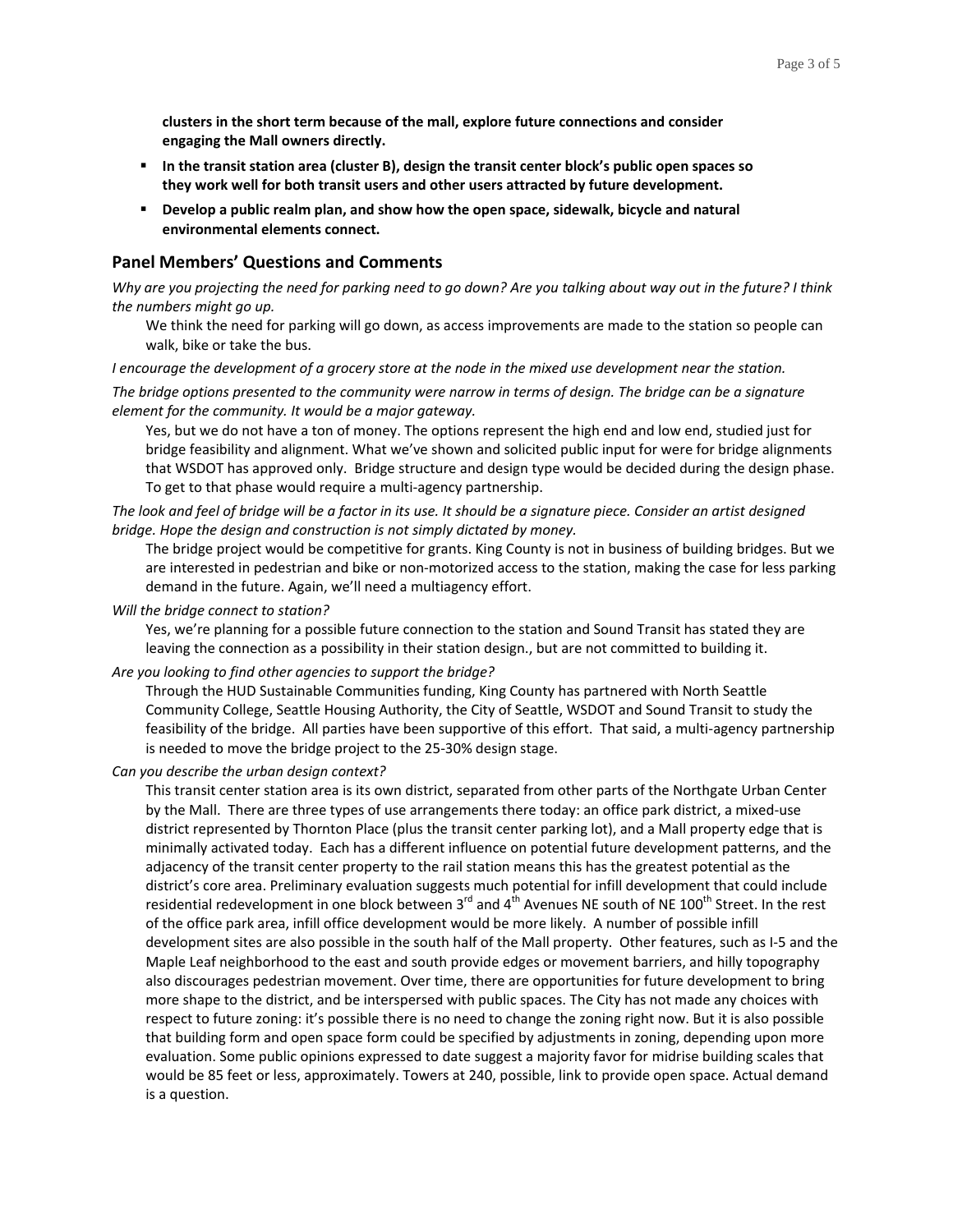*How does the bike master plan relate to this urban design framework? How are sidewalks south of 100th?* The defined bike routes include those that approach the Northgate urban center from the north and south, with a circuitous designated route from 103<sup>rd</sup> Street east to 8<sup>th</sup> Avenue NE, north to 115<sup>th</sup> Street. First Avenue NE feels unsafe to bicyclists, according to some expressed opinions. In most locations, the Northgate core benefits from relatively complete sidewalks, some newer and better and some narrower and with occasional impediments such as telephone poles. The sidewalks in the commercial district show a few possible shortcomings in a handful of locations, including their presence only on one side of the street on  $1<sup>st</sup>$  Avenue NE. In other locations, such as in the Maple Leaf neighborhood, there are no sidewalks, and perhaps should be on streets such as NE 103<sup>rd</sup> St east of 5<sup>th</sup> Avenue NE, at least. This is also the case on 3<sup>rd</sup> Avenue NE just south of NE 100<sup>th</sup> Street, with only one-side sidewalks on 4<sup>th</sup> Avenue NE as well. The city is evaluating what improvements will be needed, in addition to SDOT's recording of needs in its Comprehensive Transportation Investment Plan (CTIP) for Northgate.

*If I take the train to the transit station area, how do I know how to get up to the Northgate Way vicinity or west of I-5? Why doesn't the planning work call it out?*

It is a challenge. There are sidewalks on most streets. The sidewalks on 5<sup>th</sup> Ave are typically 6 feet wide, which may be narrower than preferable. Also, there are some obstructions such as telephone poles. We anticipate future development can provide the necessary infrastructure. We are developing information on that and will show a pedestrian layer in the framework. We wish we had that and a couple of more layers to show you.

#### *Have you talked to the mall about how to draw people from station?*

No, we haven't engaged mall owners yet. The mall's internal street at 3<sup>rd</sup> Avenue in the past several years has improved one connection to south, providing a decent route to the Mall.

*Does the bike route along Roosevelt connect here?*

Yes it does, via on NE 103<sup>rd</sup> St.

*It doesn't appear that environmental conditions are influencing the design planning work. Elements like drainage, building orientation, higher performing buildings, etc. should take on a stronger role. The connection to Thornton Creek is weak.* 

That is good advice for the city to take into consideration. The development scenario shows a fairly large public plaza that would tie into the end of the Thornton Water Quality Channel, and there would be a chance to better define the design program that should be present in future development at the transit center property. This is only one hypothetical arrangement, for the city to gauge what arrangement of space might be most preferable.

*How successful is Thornton Place?* How are the condo sales? *The massing of development is nice, except the movie theater building. Encourage that kind of development. Might be more appropriate than the open spaces surrounding the towers. Create walkable neighborhoods.*

Agree that the enclave area and curving arrangement of housing at Thornton Place is good and could be a good cue for future development design. The developer converted many offered condos to apartments because of lots of vacancies. However, the apartment rentals are doing well now.

*I like the "clusters" concept for the Northgate urban center, but the problem is how the clusters can best be connected. They're all surrounding the mall. Think about the clusters as their own individual thing. Need activity centers near Northgate Way east and west of I-5 – they are close to each other and should connect.*

Yes, the reality is that clusters will develop individually. We can't count on future development to connect them with continuous development, especially in the short term SDOT has an improvement concept for the underpass at Northgate Way – if it can be funded. Timing of that is not known.

#### *Can city "strong arm" the mall into being a partner?*

The city's past regulatory approach was likely perceived by the mall owners as too aggressive, and was litigated, ultimately with the mall owners prevailing, but much delay incurred to no one's benefit.

*The south end of mall is kind of dead. Perhaps the mall could be enticed to participate if they saw that their property could be enhanced through better connections.* 

Agree.

*As the station comes on line, there may be pressure for the mall owner to redevelop.*